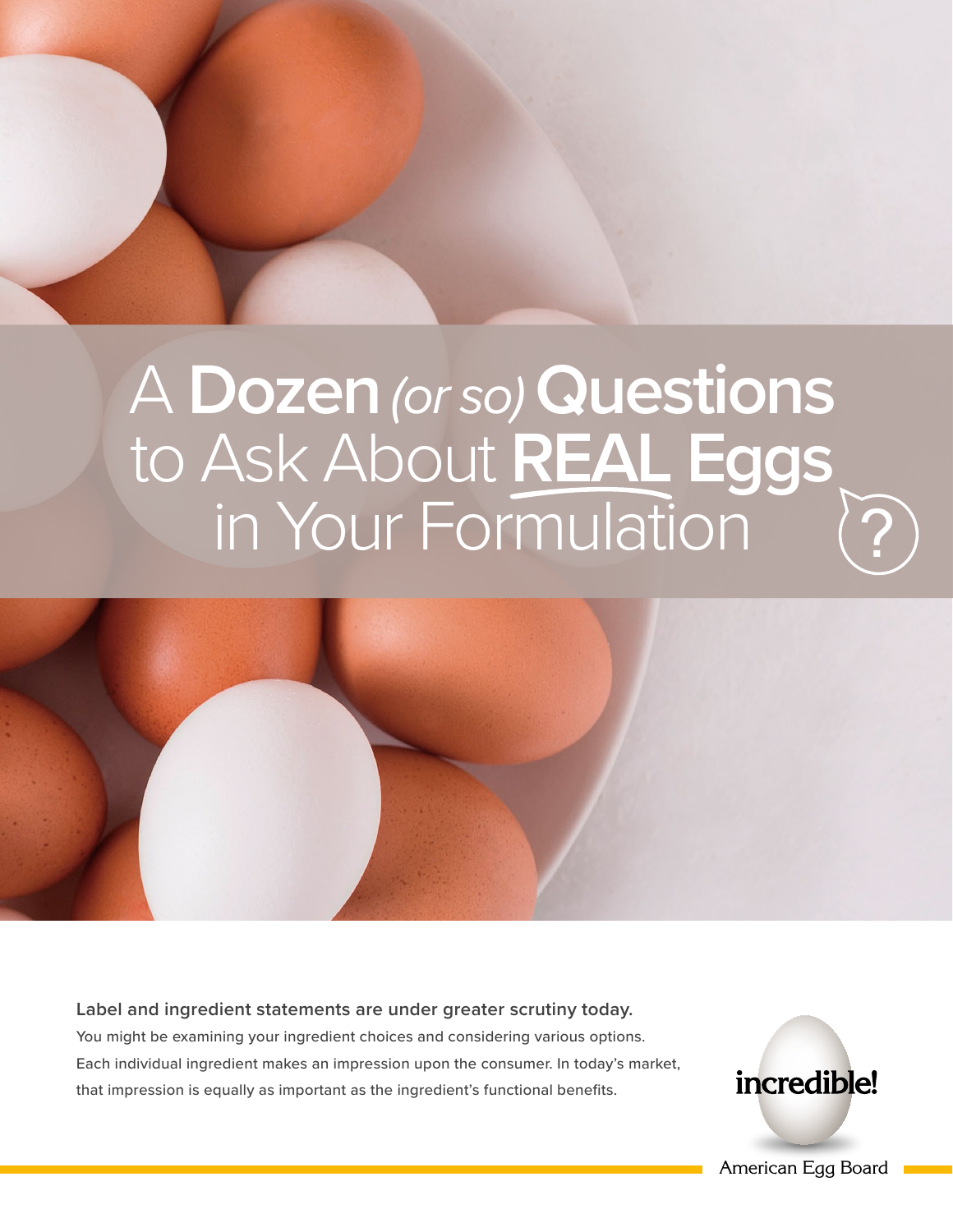# A **Dozen***(or so)***Questions** to Ask About **REAL Eggs** in Your Formulation ?



**The American Egg Board (AEB) proposes the following questions to you and your ingredients suppliers to help prioritize ingredient selection and maximize your efforts toward creating the best possible formulations.**  A careful examination of ingredient attributes and benefits can help clarify the right choice to create gold standard products that meet consumer expectations, especially when your choice includes REAL eggs.

# What can I ultimately achieve by adding REAL Eggs to my formulation? 1

**ANSWER:** Formulators can take advantage of REAL benefits egg ingredients provide, such as:

- 20-plus functional properties
- Clean label declarations
- Consumer acceptance
- Gold standard products:
	- Taste
	- Texture
	- Appearance

REAL eggs supply more than 20 functional properties in formulation, including binding, aeration, emulsification and coagulation to name a few. No single ingredient can replace the multiple functions provided by REAL eggs. With today's market emphasis on clean label statements, companies generally try to avoid any steps that might cause a product's ingredient statement to grow, or impact costs by adding extra ingredients to maintain product quality and integrity.

Egg ingredients provide proven and reliable texture and appearance and gold standard flavor. Studies show that REAL egg ingredients in bakery items like angel food cake and bread for example, produce a desirable crumb structure, more uniform air micelles (bubbles) and provide uniform air bubble distribution to help achieve your target range for specific gravity — among other product attributes.

In addition, REAL eggs do more than just supply a neutral to pleasant taste; they react synergistically with other basic ingredients, especially in baking applications to develop unique flavor compounds responsible for that sweet baked goods flavor. REAL eggs supply results for formulators for product quality, taste, appearance and ultimately, widespread consumer acceptance.



**ANSWER:** One single ingredient, the egg, supplies more than 20 different functional benefits to food formulators. The extensive list includes:

A **Dozen** *(or so)* **Questions** to Ask About **REAL Eggs** in Your Formulation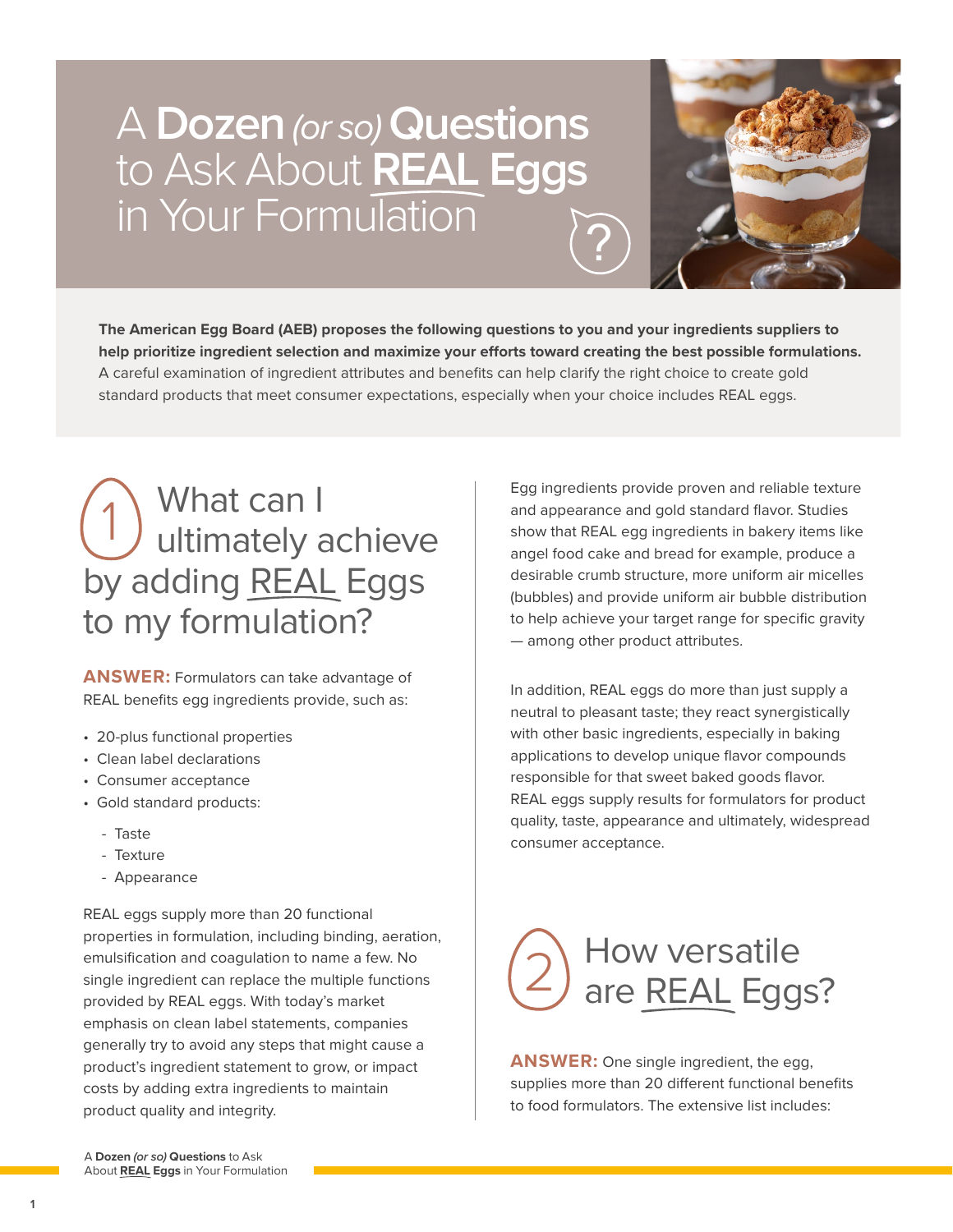- Adhesion
- Aeration
- Antimicrobial
- Browning/Color
- Clarification
- Coagulation/Thickening
- Coating/Gloss
- Humectancy/Insulation/Moisturizing
- Crystallization Control
- Edible Packaging Film
- Emulsification
- Flavor
- Fortification/Protein Enrichment
- Mouthfeel
- pH
- Richness
- Shelf Life Extension
- Structure
- Tenderization/Texture
- Whipping Ability

Replacing these multiple functions with a single ingredient is not a likely possibility on a large scale. REAL eggs are simple to order, store and use when processors follow good manufacturing practices.

Egg replacers are more complex because they can cause reformulation issues or machining and processing differences. In addition, replacements, depending on the source material, could lend an aftertaste to the finished food product, lengthen the ingredient statement and possibly add costs.

# How do consumers view products containing REAL Eggs? 3

**ANSWER:** Consumers view products containing eggs positively because they are a familiar, easily understood and well-accepted ingredient. Eggs also fit in with the clean label philosophy.

A few standard rules apply to clean label perception, with market research showing, consumers prefer labels that are short. They also prefer ingredients similar to those they might find in their kitchens, with names that are easy to pronounce, don't sound like chemicals and don't start with the letter "x." Egg ingredients, available as dried, liquid or frozen, can generally be listed as "eggs" on the label. Most consumers, in fact **94 percent**, have shell eggs in the refrigerator at home.\*

Due to the fact that egg ingredients can supply upwards of 20 different functional properties within formulation, eggs can help on the road to creating a clean label product. Reformulations and replacements can lengthen the label. Since eggs supply multiple functional properties, any replacement would more than likely require multiple added ingredients. While some claim the gold standard for a clean label includes five ingredients or less, this would become difficult or near impossible to achieve. And the longer the ingredient list, the more likely consumers are to encounter an ingredient they don't like for one reason or another.

*\* Nielsen Total US HS Retail Outlet: Total US 52 weeks ending 5/5/18*

# How do REAL  $\left(4\right)$  How do REAL<br>Eggs affect my label declaration?

**ANSWER:** REAL eggs provide great benefit to label declarations or product identity. The Code of Federal Regulations (CFR) contains some very specific guidelines that contain 300 identity standards for 20 different food categories. Certain ingredients are required while others are prohibited, in order to retain product identity and some of these identities require REAL eggs. Changing or adding ingredients can change the product identity, so more will change than just the label length; the product's very identity might be challenged.

In addition, a new group of consumers is emerging as a market force — the Millennials. Buying patterns are changing and while this demographic

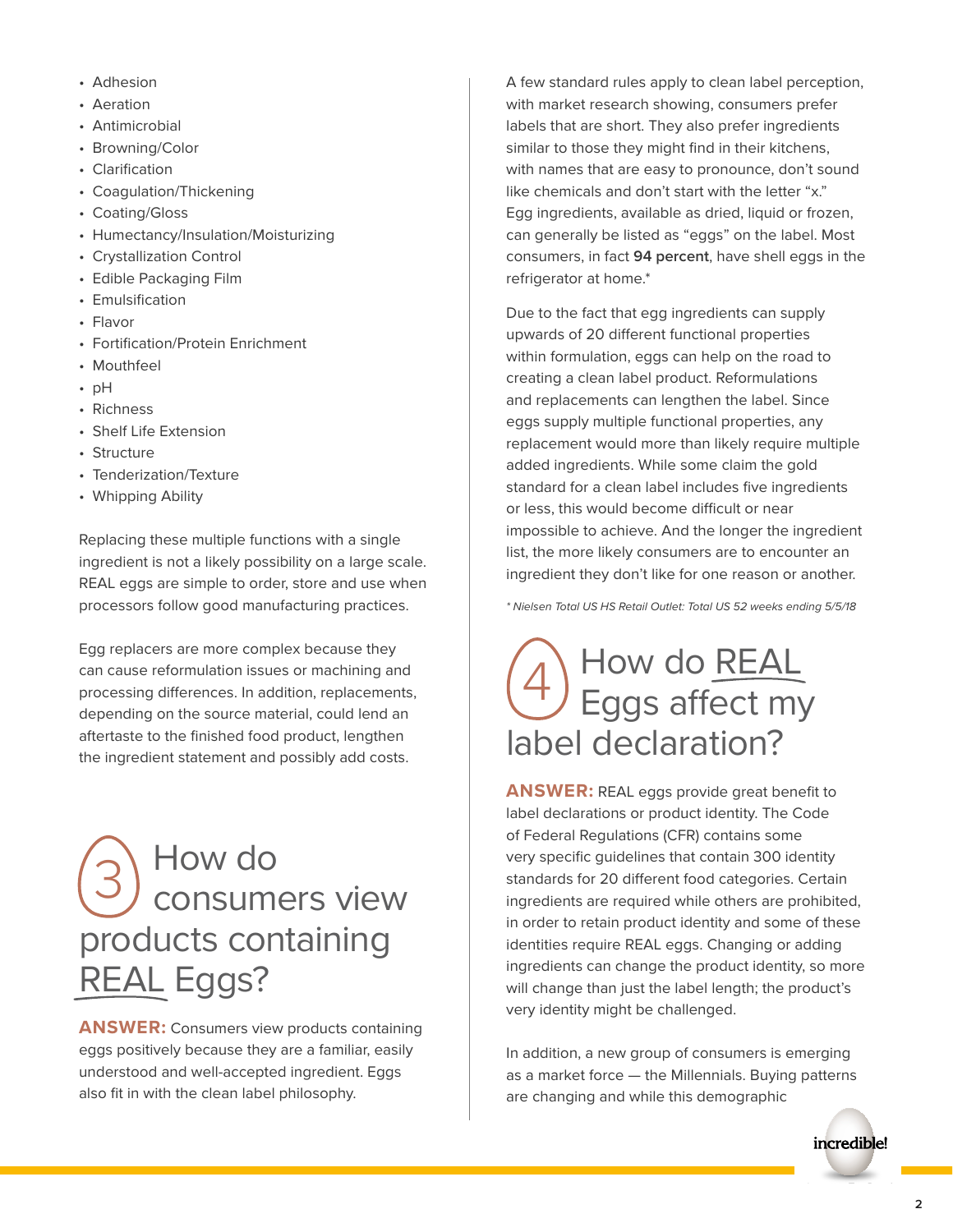group craves flavor adventures, they also seek authenticity and transparency in labeling. Changing the label declaration or adding ingredients runs the risk of changing the consumer's perception of the food or beverage.

#### What costs might I incur if I stop using REAL Eggs? 5

**ANSWER:** There is no single, one-to-one substitution that can replace the multiple functional and synergistic properties supplied by egg ingredients. So even if the main egg substitute claims to cost less, more than likely you'll need additional ingredients. With each added ingredient, the expenses add up.

There are costs associated with new packaging and labeling changes. Transportation and shipping is a factor. Sourcing all of the substitute ingredients from one location may not always be possible.

Extra ingredients add to the number of SKUs stored in your warehouse. The list of costs can continue growing, depending on the number and type of extra, added ingredients.

 How important are natural & consumer-recognizable ingredients on label declarations? 6

**ANSWER:** What is important to any company is what is important to the consumer. Research studies show consumers prefer the most simple, basic ingredients from a source considered natural.

In addition, this same research identified that consumers prefer ingredients they can pronounce easily and those they are most likely to find in their own kitchen. The word "eggs" might not take up a lot of space on the label, but speaks volumes about quality and comfort to consumers.

# Can REAL Eggs help my formulation as a highquality protein source? 7

**ANSWER:** When looking for the perfect protein source, look no further than REAL eggs. Multiple research studies confirm egg protein has the highest biological value of any food, in terms of (or as a measure of) how well it supports a body's protein needs, especially when examined on a calorie per calorie basis compared to other proteins.

When protein is digested, the body breaks it into individual amino acids and among these are nine amino acids the body cannot provide on its own. A "complete" protein must contain all nine of these essential amino acids and eggs do. An individual can only obtain these nine essential amino acids by eating a food that contains them, such as an egg.

Sometimes the amounts of nutrients in the egg can vary, however, eggs are an excellent source of choline, selenium and riboflavin, and a good source of protein, phosphorus and vitamin D. In addition, eggs contain lesser amounts of, folate, vitamins B6, B12 and E, plus iron, phosphorus and zinc.

Proteins all behave in a different manner. A plant-based source might contain protein, however, the complement of additional nutrients would differ, functionality would differ and there might be undesirable flavor characteristics.

A **Dozen** *(or so)* **Questions** to Ask About **REAL Eggs** in Your Formulation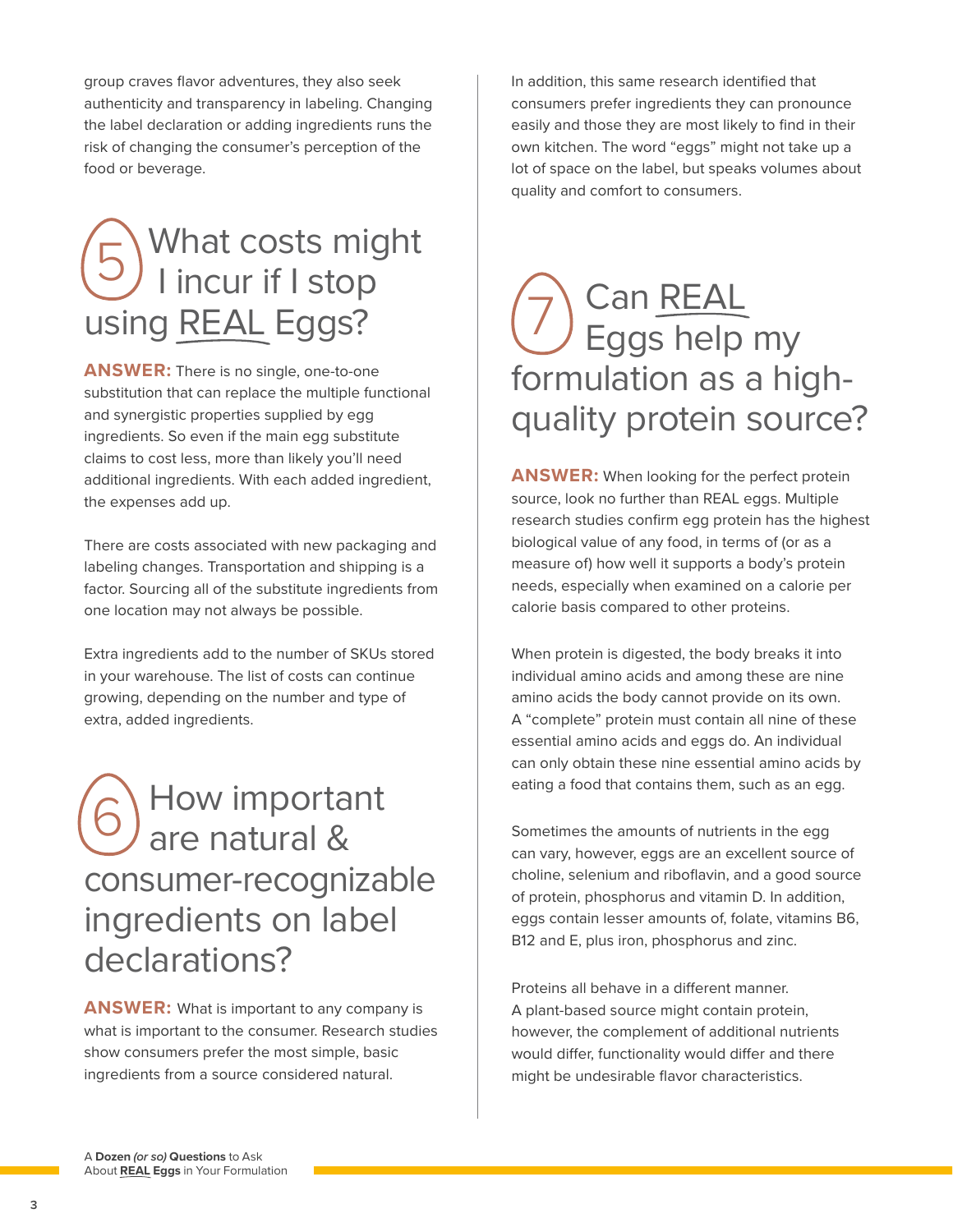# What kind of formulation research has been done utilizing REAL Eggs? 8

**ANSWER:** Scientists have been studying the egg almost as long as eggs have been a part of the food system. There are thousands of journal articles and reports on egg nutrition and functionality. This is in addition to practical hours logged year after year at bakeries and processing facilities that rely on eggs as a vital ingredient to help create successful food products. We've only begun to scratch the surface of all of the benefits eggs can provide.

Egg replacers, on the other hand, are relative newcomers in the food processing world, often listed by the manufacturers as emerging technologies. An emerging technology, or new ingredient, takes time to develop supporting research.

A single ingredient, like the egg, will produce more consistent research results. Since there is no single (one-to-one) replacement for eggs in formulation — a combination of different ingredients often are blended together to try to replicate egg functionality. This diverse body of ingredients means research results are difficult to standardize and results will vary from one application to another.

However, one study, presented at the Institute of Food Technologists' Annual Meeting & Expo in 2013, by Kansas State University researchers selected 14 different ingredients to test for improvements in taste, volume, color and moisture in a gluten-free bread formulation.

The researchers discovered that whole liquid eggs used in gluten-free sorghum bread at **25 percent**

on a flour basis exhibited the most favorable impact on the bread flavor, texture, volume and moisture level and the highest scores from a consumer panel. The lead researcher noted that the addition of eggs made the texture softer and helped maintain moisture and retard staling, which is important to maintaining shelf life. This study provides an excellent example of the results when comparing potential egg replacers with REAL egg ingredients.

# Will REAL Eggs fit into my product's standard of identity? 9

**ANSWER:** Consumers expect their food to taste the same from one purchase  $-$  or one bite  $-$  to the next. Part of this is due to the fact the United States Code of Federal Regulations (CFR) lists standards of identity or defines various food products and lists specific ingredient requirements — specifics for the dos and don'ts. This helps standardize the U.S. food supply.

In total, the FDA details 300 identity standards in 20 categories of food, specifying minimum and maximum requirements and optional as well as prohibited ingredients for products from macaroni to frozen custard. If it doesn't meet federal standards, the product must be called by another name. REAL eggs help keep things simple, and in many cases, help maintain a standard of identity.

Are **REAL** Eggs a scalable component within formulations? 10

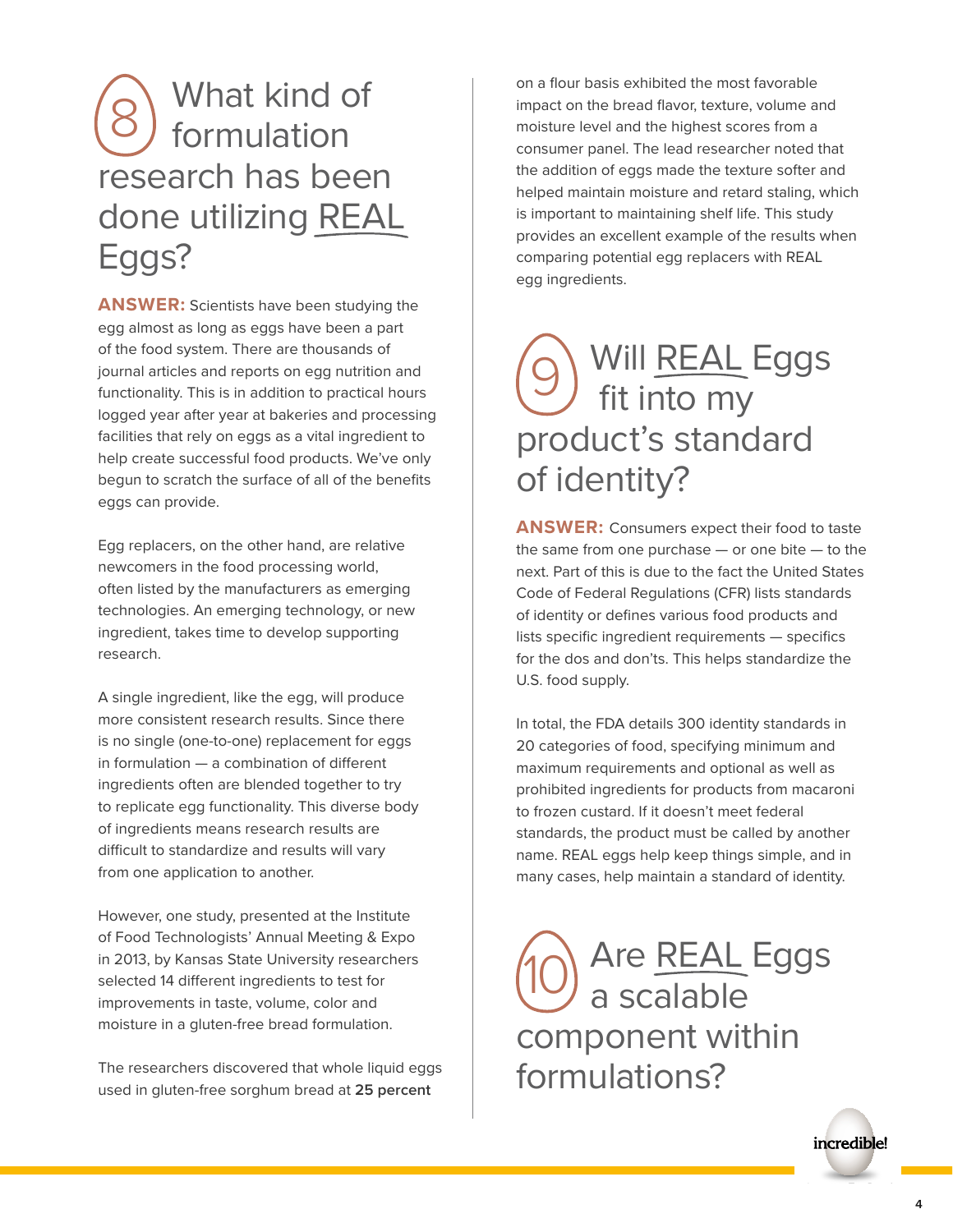**ANSWER:** An R&D team might create amazing concepts in the lab, but the true test of any ingredient is its ability to perform consistently in a large-scale manufacturing environment.

REAL eggs have an impressive track record that spans decades, proving optimal performance under the rigors of modern processing conditions. Whether liquid, frozen or dried, egg ingredients are available in the quantities and forms manufacturers need for scaled-up operations. These egg ingredients coagulate, form foams, emulsify and contribute 20-plus functional properties essential to different applications.



**ANSWER:** In a word, the safety record for further processed eggs is great. The Egg Products Inspection Act passed by Congress in 1970 requires all egg products distributed for consumption be pasteurized to destroy *Salmonella*. Furtherprocessed and packaged egg products sold in the United States are pasteurized according to strict standards to ensure their safety. Although there have been rare instances of a product recall, there have been no recorded outbreaks of *salmonellosis* linked to pasteurized egg products since pasteurization was instituted for further processed egg products.

 I want fewer ingredients on my label. How can REAL Eggs help? 12

**ANSWER:** REAL eggs supply multiple functional properties to formulators and taking advantage of these benefits can help create shorter labels.

The industry as a whole continues to move towards cleaner, simpler, transparent label statements, which means real ingredients from natural sources are of great benefit. REAL eggs perform complex functional tasks within a wide range of processing parameters while remaining as simple as it gets when it comes to ingredient statements, commonly listed as "eggs" on the label.

Most egg replacers incorporate a blend of various ingredients and some can contain up to five or six in a single product. This type of blend can add length and complexity to an ingredient statement, rather than making it shorter and easier for the consumer to understand.

 My company is very concerned about "sustainability." How can REAL Eggs help us improve our track record? 13

**ANSWER:** The egg industry's landmark 50-year study documents egg farmers' progress to improve their environmental footprint and efforts toward greater sustainability. A few facts from the report:

- Egg farmers increased hen supply by just **18%**  to meet this increased demand while:
	- Releasing **71%** *lower* greenhouse gas emissions
	- *Reducing* water usage by **32%**
	- Improving hen feed to *reduce* the amount of corn and soybean crops required

Overall, REAL eggs could positively impact a sustainable track re[cord. \(More information](http://AEB.org/Sustainability) on the study is available at **AEB.org/Sustainability**)

A **Dozen** *(or so)* **Questions** to Ask About **REAL Eggs** in Your Formulation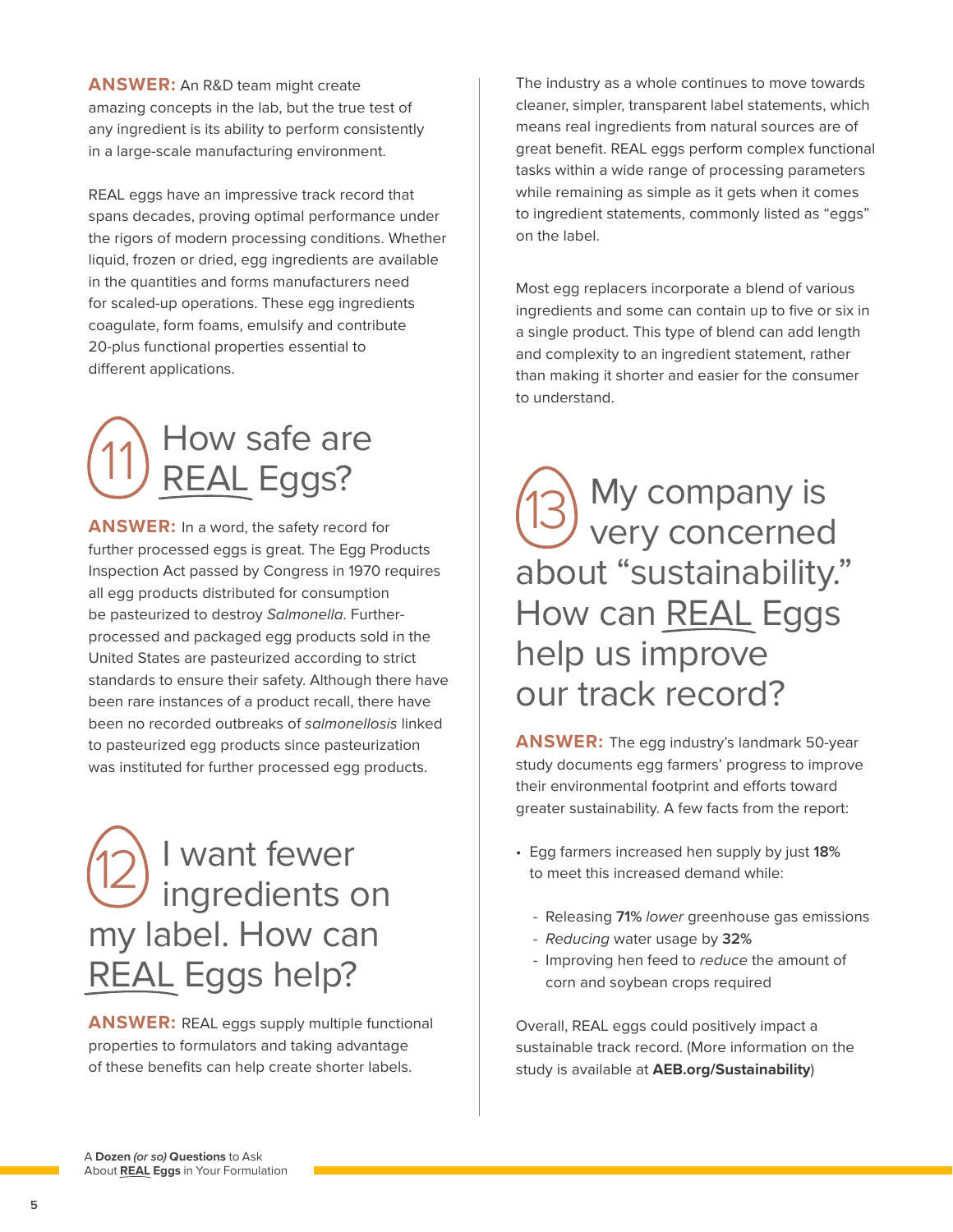| <b>Notes</b> |  |  |   |
|--------------|--|--|---|
|              |  |  |   |
|              |  |  |   |
|              |  |  |   |
|              |  |  |   |
|              |  |  |   |
|              |  |  |   |
|              |  |  |   |
|              |  |  |   |
|              |  |  |   |
|              |  |  |   |
|              |  |  |   |
|              |  |  |   |
|              |  |  |   |
|              |  |  |   |
|              |  |  |   |
|              |  |  |   |
|              |  |  |   |
|              |  |  |   |
|              |  |  |   |
|              |  |  |   |
|              |  |  |   |
|              |  |  |   |
|              |  |  | - |
|              |  |  |   |
|              |  |  |   |
|              |  |  |   |
|              |  |  |   |
|              |  |  |   |
|              |  |  |   |
|              |  |  |   |